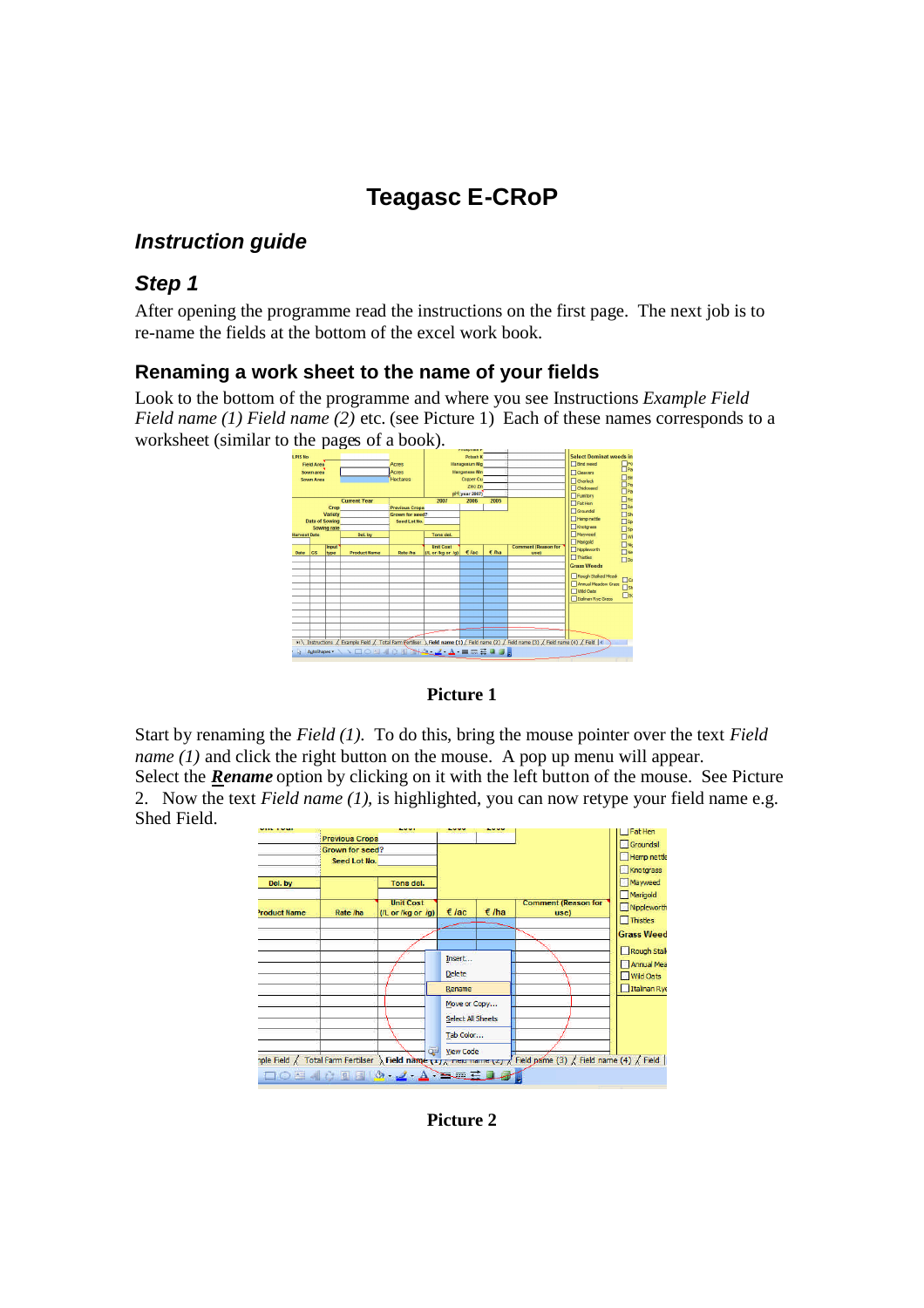Continue to rename the worksheets along the bottom to your fields using the method described above.

### **Adding another work sheet or field record**

You need to add another work sheet if you are dealing have more than 10 fields. Its best to choose a worksheet that is blank (no information filled in the body of the worksheet). To add a field bring the mouse pointer over the text, *Field name (10)* and click the right button on the mouse. A pop up menu will appear (see picture 2). Select the *Move or copy…* option by clicking on it with the left button of the mouse. Another box will now appear (see picture 3).



In the dialog box (see Picture 3), click the tick box named *Create a copy* and also scroll down and select *(move to end)*. A new worksheet has now been created which should be called *Field name (11).* This is an exact copy of the work sheet *Field name (10*). You can now rename the worksheet to the name of your field.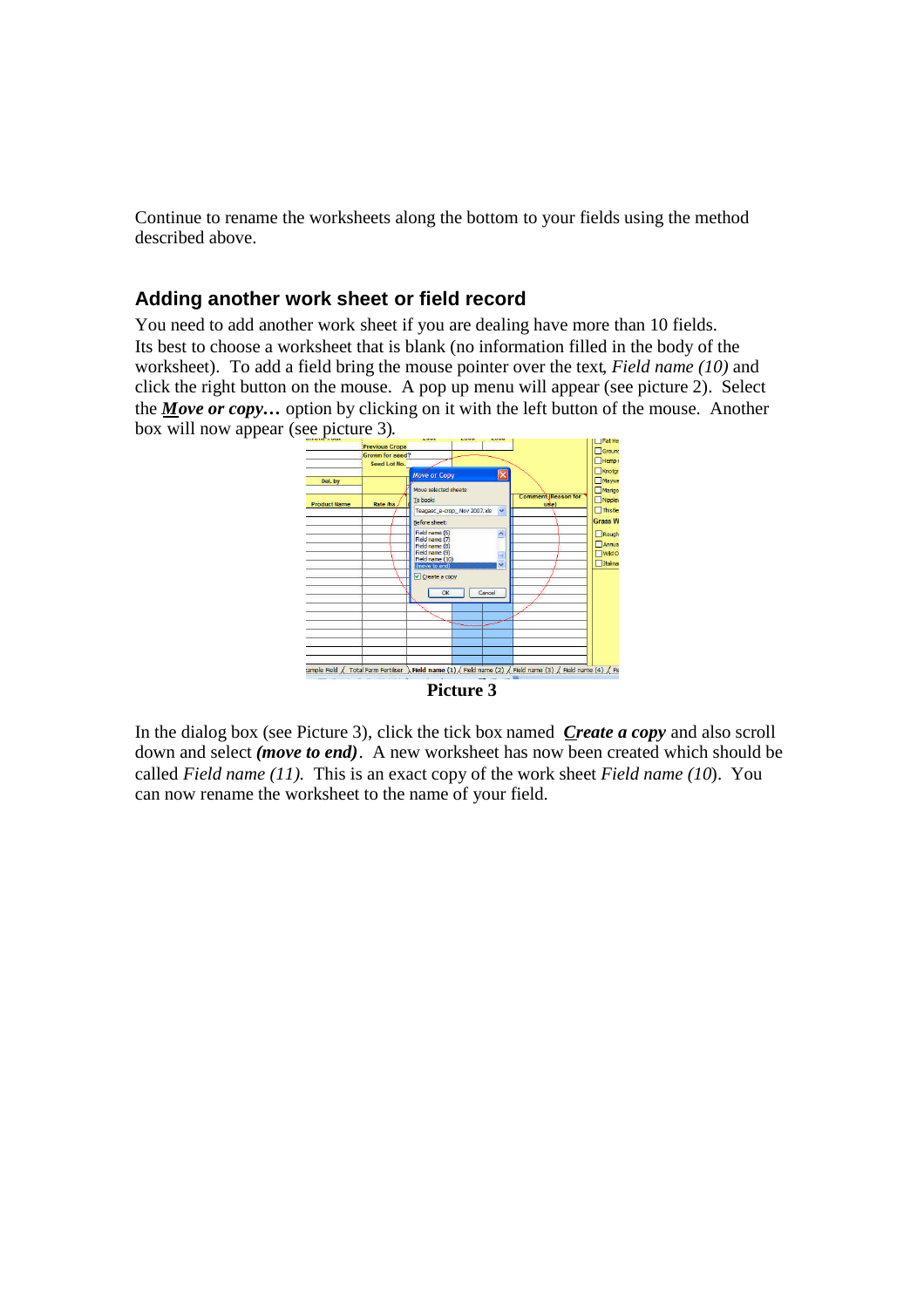# *Step 2*

## **Group the fields by crop type**

Grouping the fields by crop type will allow identical records to be typed only once but filled into all fields. For example if you sprayed all the winter barley fields (of which there are five fields) with the same herbicide at the same rate then by grouping these fields the entry need only be entered once but the computer will automatically enter the information into the four other field records.

# *Grouping Fields*

Start by placing the mouse over the field to be moved. Now click the left button of the mouse and hold the button down. The pointer on the screen will now have a small square in front of it and at the top of the tab, a small black mark will appear (see picture 4)



### Picture 4

Continue to hold the left button down and move the field to either the right or the left of the screen (the small black mark will jump between worksheet) to its desired position. When the field is where you want it, unclick the left button of the mouse and the field will now be placed into this position. Place all the fields with similar crops together. After renaming and grouping all your fields Save your work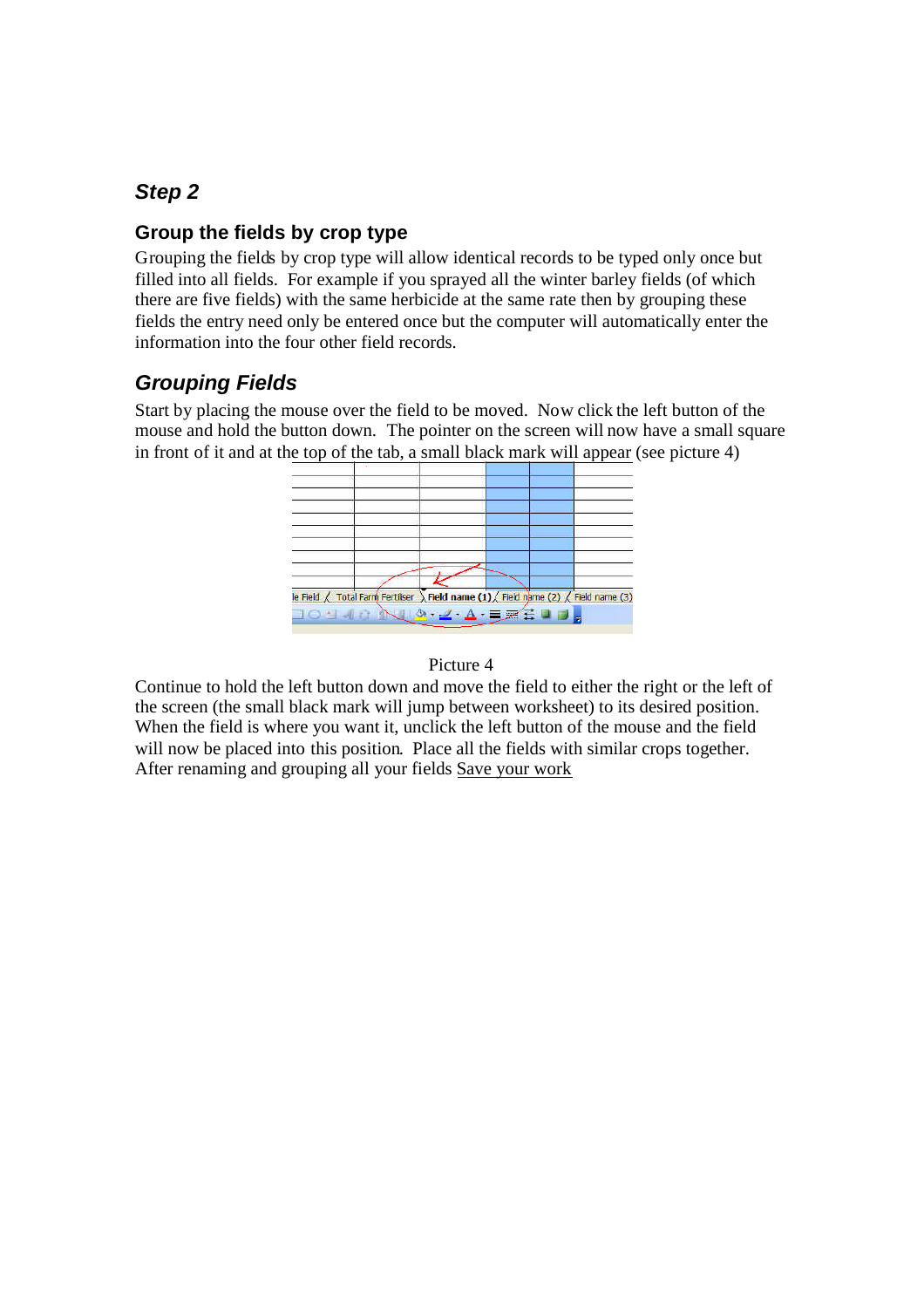#### **Now to group the fields.**

Click on the first field in the group of fields (ie winter barley). On the keyboard press the shift key (look to the bottom left hand side of the keyboard, the shift is the second key on the left up from the bottom key (Ctrl)).

Keep the shift key pressed and at the same time click (with the right hand button) of the mouse onto the last field you want to group together.



In the picture below field 4 to field 7 are grouped.



Notice the field tabs change to a light colour. To ungroup the fields, click into another tab outside of the grouped fields.

When filling out a record it essentially means you fill out a record in one field and it will automatically copy it onto all the other fields (similar to having carbon paper between the pages of book). Always pick a blank line (in all fields) as you may overwrite information without noticing.